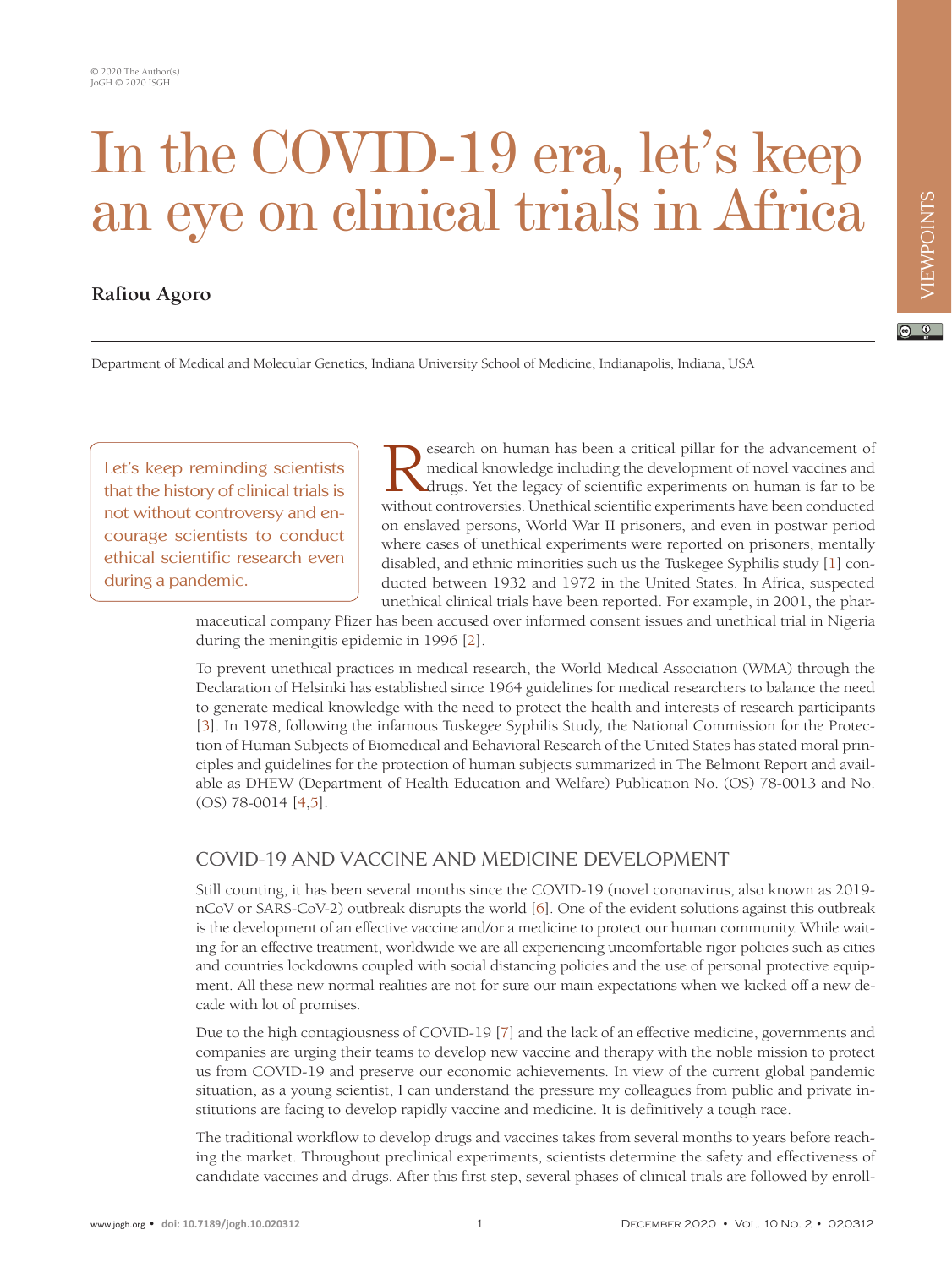**IEWPOINTS** VIEWPOINTS In view of the ongoing and upcoming COVID-19 clinical trials in Africa, governments and African Union should establish a watchdog committee to supervise trials and upgrade trial guidelines.

ing patients and volunteers to participate in small pilot studies to confirm the safety of the treatment protocol before scaling up to large cohort studies for further confirmatory tests. During clinical trials, one of the responsibilities of scientists is to determine the appropriateness of clinical trial parameters such as randomization in addition to the design of a risk-free placebo control especially during disease outbreaks with high contagiousness and mortality rate. Other responsibilities from scientists are to ensure that the proposed methodologies of the trial are consented by the participative communities.

There is no doubt that scientists are trained with strong ethical values. However, under the current pandemic circumstances, we cannot exclude the pos-

sibilities that some scientists violate clinical trials rules and guidelines to accelerate new vaccine and medicine development. For instance, identifying countries with weak clinical trial guidelines and policies could be preferred for unethical and fast clinical trials. Currently, there is no uniform policy for conducting trials across the world, this means every government is responsible to establish their own policies. Low-income countries, notably Africans, could be preferred as a basis for experimentations on human subjects due to the lack of stringent policies in comparison to their high-income counterparts.

During clinical trials, healthy volunteers, and sick participants who are often powerless, expect from scientists and physicians to incorporate strong ethics and bioethics rules in their experimental design. From their governments, these participants expect an establishment of critical and stringent guidelines and recommendations for an ethically acceptable trial. It is the responsibility of the governments to fully understand the risks of clinical trials on their population in the goal to prevent unwanted and unwarranted setbacks especially during the current pandemic situation.

Under the current pandemic circumstances, our moral rationale could be seriously challenged as scientists; however, these moments could represent an opportunistic timeframe for some governments to definitely upgrade their clinical trial policies and guidelines because of ongoing and upcoming clinical trials.

For instance, on 1 April 2020, on the French national television "The News Channel", it was with worry that I heard Dr. Camille Locht, the head of the Center for Infection and Immunity of Lille and Dr. Jean Paul Mira, the head of the intensive care at the Cochin Hospital in Paris, publicly discussing about conducting vaccine clinical trials in Africa to explore potential preventive effects of the existing vaccine BCG on COVID-19 with the main argument that Africa "anyhow" doesn't have the capabilities to face this cri-



sis representing therefore an opportunity to conduct experimentations using real placebo and the vaccine BCG at large scale thus reaching satisfactory statistical value [[8\]](#page-2-7). The argument to target Africa for clinical trials because of weak capabilities such as the lack of masks, treatments and ventilators systems is ethically unacceptable. Some could ask why to prioritize Africa in clinical trials while it was not the epicenter of the disease?

Although these are uncertain times for all of us with limited resources and capacities, public health officials, policy makers, researchers, and physicians should place human at the center of their decision-making processes. This period should not be the opportunity to discriminate some of the world population, as one may think that clinical trials could be performed on them without the same stringent measures as on other population. This is the moment for us to use our bioethics lessons and moral rationale in every decision-making process. It is ethically unacceptable to leverage the lack of capabilities and poverty to satisfy our desire to understand scientific mechanisms and examine the effectiveness of drug and vaccine candidates. Although these are tough times, scientists and physicians have to ensure that their trial study proposals are scientifically and ethically valid and respect the participant's rights and safety. These studies should also align Photo: From the author's own collection, used with permission. with the guidelines of national regulatory agencies in Africa.